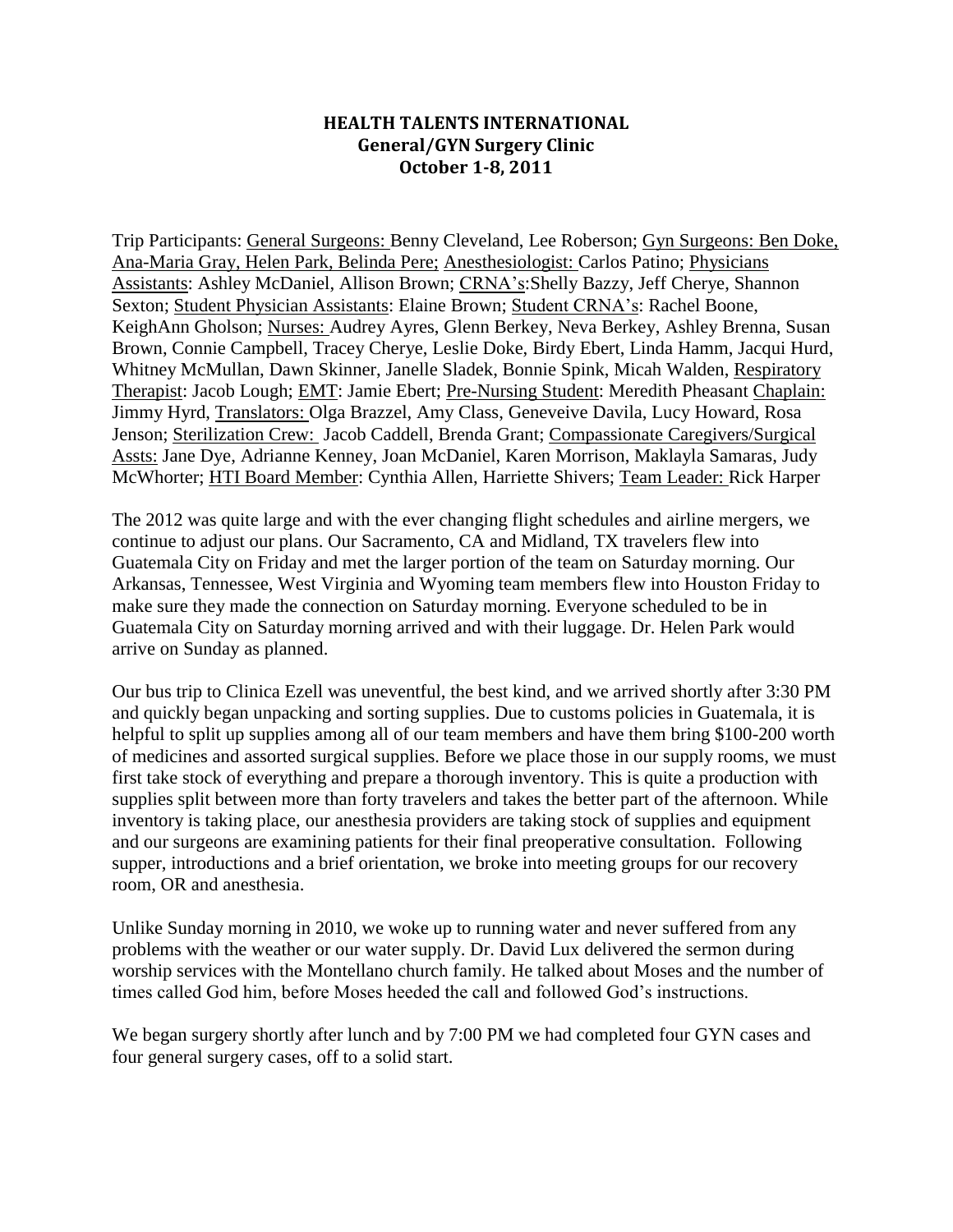Twelve patients were scheduled for surgery on Monday, but before the day was out we had operated on fifteen. Our OR teams were running smooth and we were able to add three patients to our docket that were scheduled for Tuesday. By Monday afternoon we became aware of a patient, Irma, who was struggling a bit with her recovery and in a tremendous amount of pain. Her vitals deteriorated that evening and though she did not lose much blood in surgery, she was clearly anemic and her hematocrit was low. A decision was made to get her a blood transfusion. The transfusion wheels began turning around 9:00 PM and a local lab crew came out to type, test and draw blood from several of our team members. Irma was scheduled to receive two units of blood and she received her first unit late that evening. However, she had a reaction to the transfusion and required some Benadryl and other treatments to stabilize her condition. The other bag was placed into storage in case we needed it later. Irma would eventually go home at the end of the week in good condition.



*Every trip has at least one adorable child.*

Tuesday began with great relief over Irma's improved condition and fifteen cases scheduled for the day. The day went smooth and all OR's were empty shortly after six PM. An early devotional seemed to be in order as we gathered for supper, but such was not the case. Within a few minutes, Dr. Ana Maria Gray rushed in to say that Marta, one of our patients from that day was in critical condition and we should consider moving her to the local hospital right away. Marta was quickly moved into OR 2 as we set it up as an ICU room, complete with defibrillators made ready. Quick action by RN, Tracey Cherye and CRNA's, Shannon Sexton and Jeff Cherye stabilized Marta long enough to determine that she was bleeding internally. She needed immediate surgery and four units of blood, so the lab was called once again. However, we could not wait and the unused bag from the previous night proved to be a lifesaver.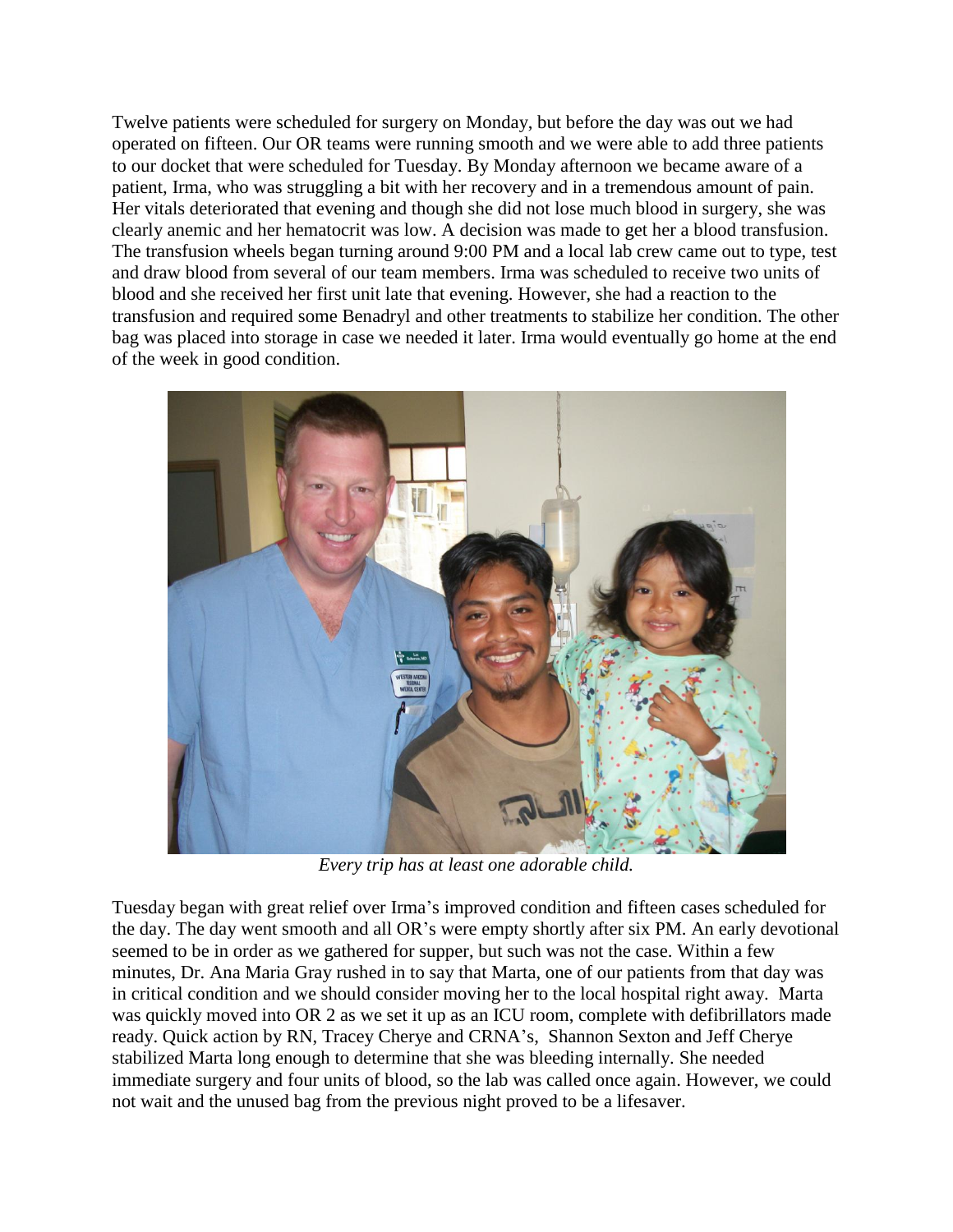

*Prayer in action.*

Within moments of opening Marta, an artery bleeder was identified and quickly closed as she received an initial unit of blood…the unit left over from Monday night. All eight of our surgeons were in the OR to assist and those on our team who were not involved with her care were praying and singing. Three hours later, with many of our team singing praises the entire time, Marta had received an additional three units of blood, essentially replacing 100% of our blood volume. Dr. Ben Doke later told me that Marta would not have survived a transport to the hospital in Mazate. *Marta would be moved to Mazate on Thursday evening to receive 24 hour care since our team was leaving on Friday morning.*

Her lab results were so improved on Wednesday morning that head nurse, Leslie Doke, ran from the recovery area to the dining room to share the news in disbelief. Dr. Belinda Perez would later say, "I do not come from a church background and until this week, did not believe in miracles…I do now." *As of this writing, 10/10/2011, Marta has been discharged and is doing well.*

We only had six GYN patients and three general cases scheduled for Wednesday and it was a good thing since OR 2 was still serving as ICU room for Marta. The day went smooth as did the evening, a welcome change to the previous two nights. Cynthia Allen, Harriette Shivers and Judy McWhorter had traveled to Chichi the day before and were busy interviewing potential scholarship candidates and reviewing the grades and reports of current students. Before the week was out, they would meet with more than thirty students.